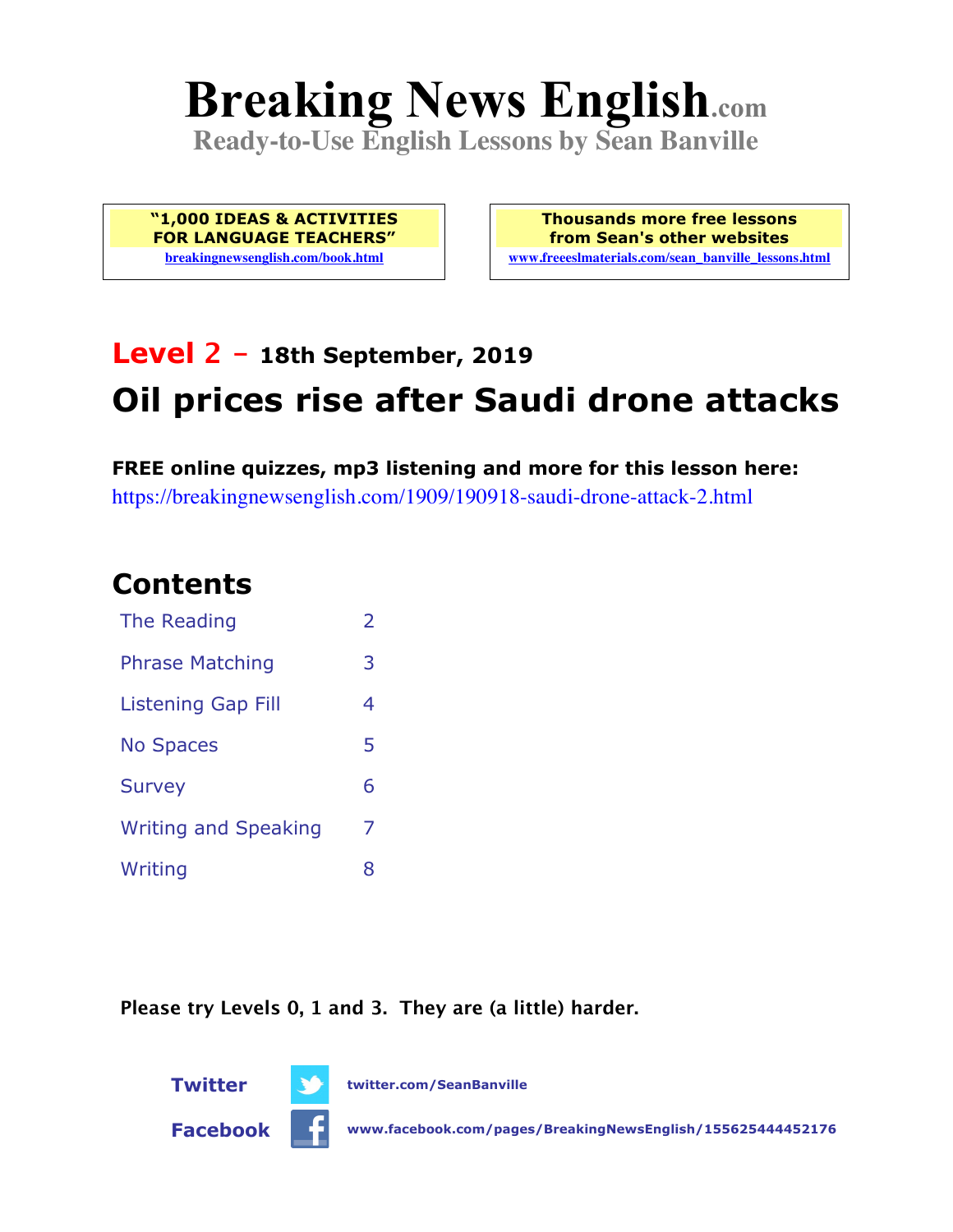#### **THE READING**

From https://breakingnewsenglish.com/1909/190918-saudi-drone-attack-2.html

Oil prices increased on Monday after the attacks on oil plants in Saudi Arabia. It was the biggest rise in a decade. Prices shot up by nearly 20 per cent - the biggest one-day rise since the 1990-91 Gulf War. Saudi Arabia's Energy Minister said the drone attack on Saudi's Abqaiq oil plant cut the country's oil production in half, and global oil production by five per cent. It could take weeks to repair the damage. During this time, we could pay higher gasoline prices, especially in Asia. People may also have to pay higher prices for food and other goods.

Yemen's Houthi group claimed responsibility for the attacks. The group said they were because of Saudi attacks on rebel groups in Yemen. Iran's President supported the Houthi claim. He said the attack was self defense. He said: "Yemeni people are exercising their legitimate right of defense. The attack was a...response to years of Saudi aggression against Yemen." Arab countries say there is evidence that the weapons used in the attack were made by Iran. U.S. officials suggest the attacks came from either Iraq or Iran and not Yemen. Iranian officials called this "maximum lies".

Sources: https://finance.**yahoo.com**/news/oil-surges-stock-futures-slip-233804359.html https://www.**latimes.com**/business/story/2019-09-16/california-gas-prices-saudi-arabia https://www.**reuters.com**/article/us-saudi-aramco-iran-rouhani/irans-rouhani-says-aramcoattacks-were-a-reciprocal-response-by-yemen-idUSKBN1W12AE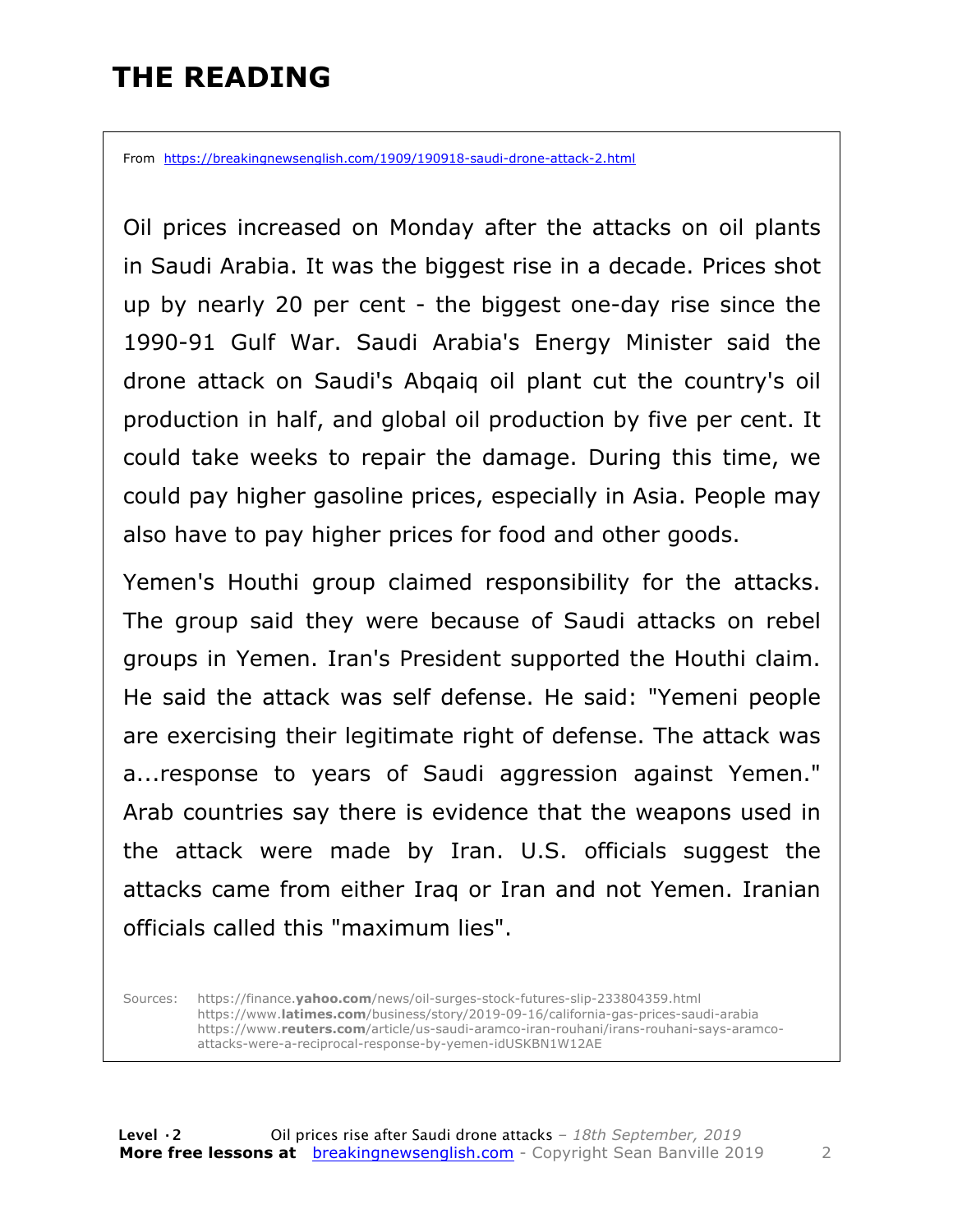### **PHRASE MATCHING**

From https://breakingnewsenglish.com/1909/190918-saudi-drone-attack-2.html

#### **PARAGRAPH ONE:**

| 1. It was the biggest rise |    | a. production in half |
|----------------------------|----|-----------------------|
| 2. the biggest one-        |    | b. to pay             |
| 3. cut the country's oil   |    | c. day rise           |
| 4. global oil              |    | d. and other goods    |
| 5. It could take weeks to  |    | e, in a decade        |
| 6. pay higher              | f. | repair the damage     |
| 7. People may also have    |    | g. production         |
| 8. higher prices for food  |    | h. gasoline prices    |

#### **PARAGRAPH TWO:**

| 1. Yemen's Houthi group claimed |    | a. either Iraq or Iran |
|---------------------------------|----|------------------------|
| 2. attacks on rebel groups      |    | b. responsibility      |
| 3. the attack was self          |    | c. this "maximum lies" |
| 4. their legitimate right       |    | d. defense             |
| 5. a response to years          |    | e. in the attack       |
| 6. the weapons used             | f. | of defense             |
| 7. the attacks came from        |    | g. of Saudi aggression |
| 8. Iranian officials called     |    | h. in Yemen            |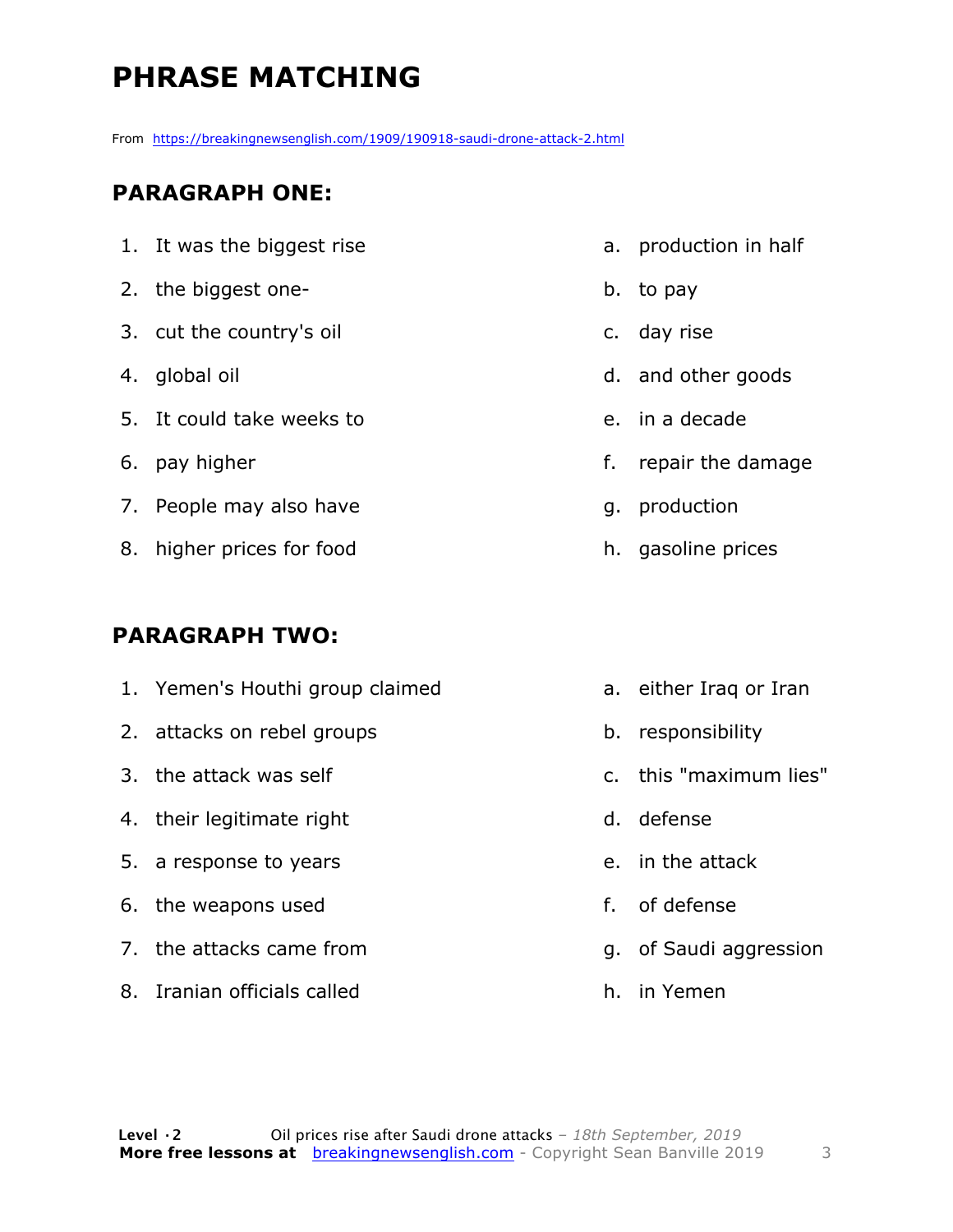#### **LISTEN AND FILL IN THE GAPS**

From https://breakingnewsenglish.com/1909/190918-saudi-drone-attack-2.html

Oil prices increased on Monday (1) example the control on oil plants in Saudi Arabia. It was the biggest rise  $(2)$   $\qquad \qquad$  Prices shot up by nearly 20 per cent the biggest one-day (3) \_\_\_\_\_\_\_\_\_\_\_\_\_\_\_\_\_\_\_ 1990-91 Gulf War. Saudi Arabia's Energy Minister said the drone attack on Saudi's Abqaiq oil plant cut the country's  $(4)$  example  $\mathcal{A}$  half, and global oil production by five per cent. It could take (5) \_\_\_\_\_\_\_\_\_\_\_\_\_\_\_\_\_\_\_ the damage. During this time, we could pay higher gasoline prices, especially in Asia. People may also have to  $(6)$  \_\_\_\_\_\_\_\_\_\_\_\_\_\_\_\_\_\_\_\_\_\_\_\_\_\_\_\_\_\_\_\_ for food and other goods.

Yemen's Houthi group claimed responsibility (7) The group said they were because of Saudi attacks (8) \_\_\_\_\_\_\_\_\_\_\_\_\_\_\_\_\_\_\_\_\_\_\_\_ in Yemen. Iran's President supported the Houthi claim. He said the attack was self defense. He said: "Yemeni people (9) contains the legitimate right of defense. The attack was a... (10) \_\_\_\_\_\_\_\_\_\_\_\_\_\_\_\_\_\_\_ of Saudi aggression against Yemen." Arab countries say there is evidence that (11) \_\_\_\_\_\_\_\_\_\_\_\_\_\_\_\_\_\_\_ in the attack were made by Iran. U.S. officials suggest the attacks came from either Iraq or Iran and not Yemen. Iranian officials called (12) https://www.charged.com/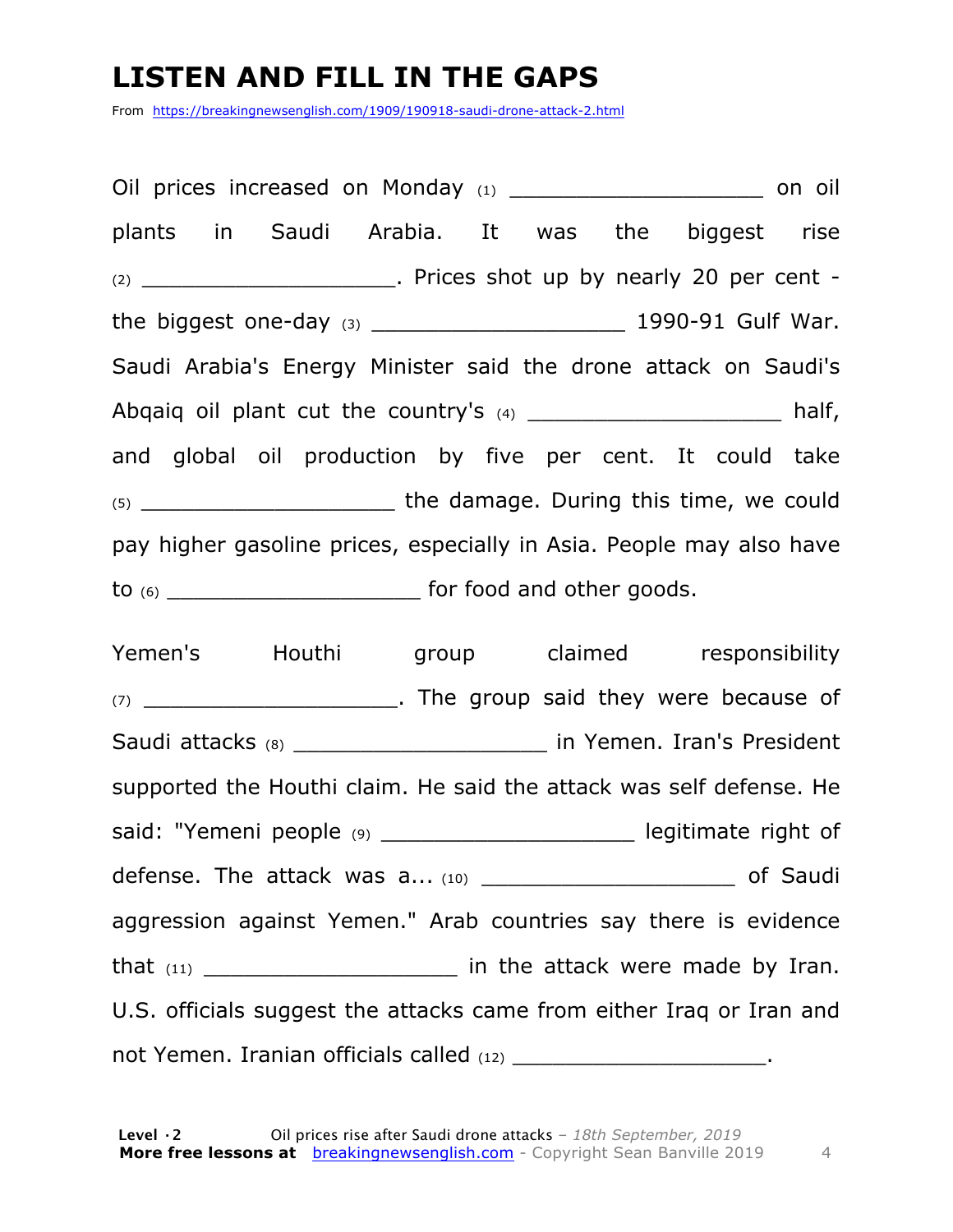## **PUT A SLASH ( / )WHERE THE SPACES ARE**

From https://breakingnewsenglish.com/1909/190918-saudi-drone-attack-2.html

OilpricesincreasedonMondayaftertheattacksonoilplantsinSaudiArab ia.Itwasthebiggestriseinadecade.Pricesshotupbynearly20percentthebiggestone-dayrisesincethe1990-91GulfWar.SaudiArabia'sEne rgyMinistersaidthedroneattackonSaudi'sAbqaiqoilplantcutthecount ry'soilproductioninhalf,andglobaloilproductionbyfivepercent.Itcoul dtakeweekstorepairthedamage.Duringthistime,wecouldpayhigherg asolineprices,especiallyinAsia.Peoplemayalsohavetopayhigherprice sforfoodandothergoods.Yemen'sHouthigroupclaimedresponsibilityf ortheattacks.ThegroupsaidtheywerebecauseofSaudiattacksonrebel groupsinYemen.Iran'sPresidentsupportedtheHouthiclaim.Hesaidth eattackwasselfdefense.Hesaid:"Yemenipeopleareexercisingtheirle gitimaterightofdefense.Theattackwasa...responsetoyearsofSaudia ggressionagainstYemen."Arabcountriessaythereisevidencethatthe weaponsusedintheattackweremadebyIran.U.S.officialssuggestthea ttackscamefromeitherIraqorIranandnotYemen.Iranianofficialscalle dthis"maximumlies".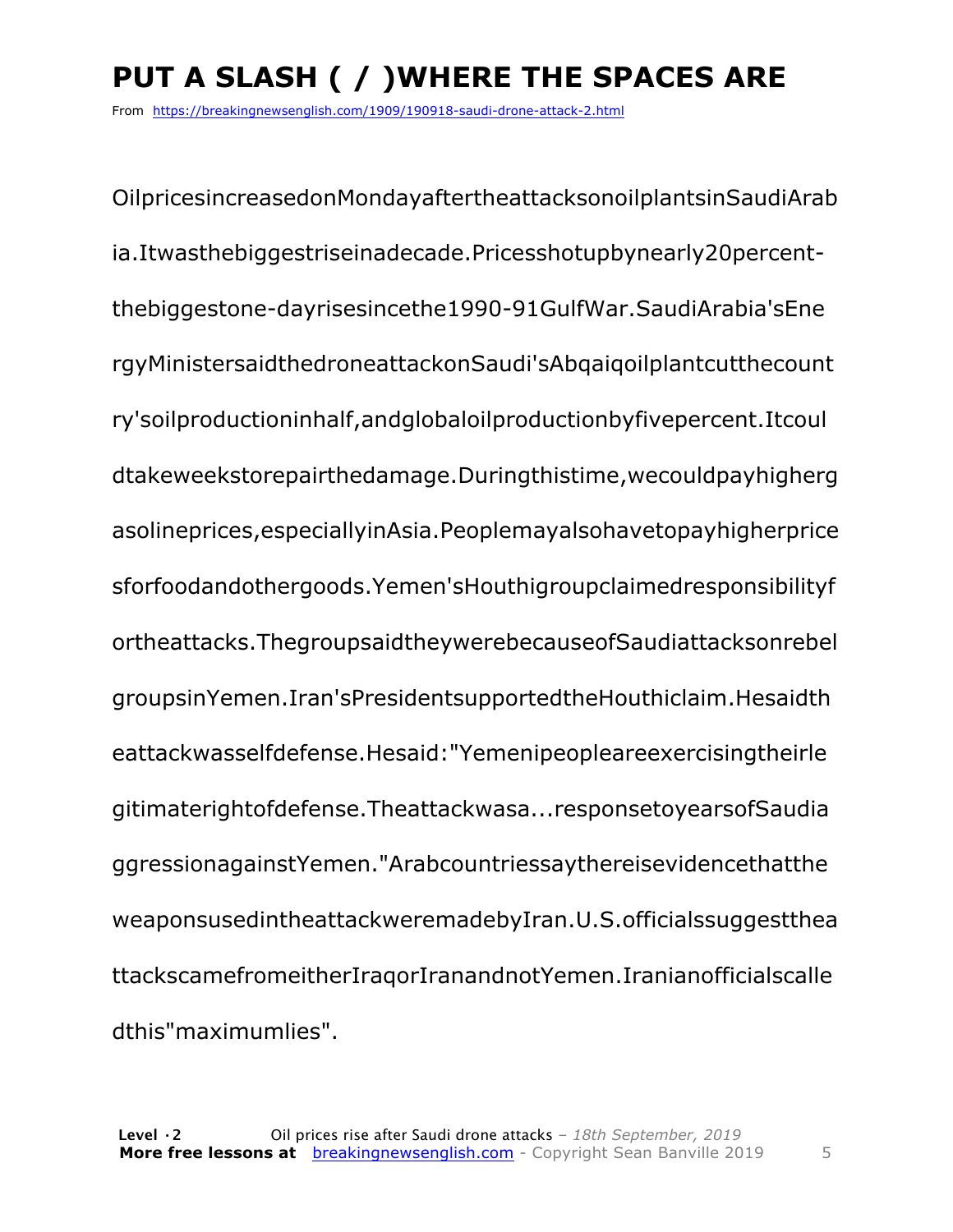### **SAUDI DRONE ATTACKS SURVEY**

From https://breakingnewsenglish.com/1909/190918-saudi-drone-attack-4.html

Write five GOOD questions about Saudi drone attacks in the table. Do this in pairs. Each student must write the questions on his / her own paper. When you have finished, interview other students. Write down their answers.

|      | STUDENT 1 | STUDENT 2 | STUDENT 3 |
|------|-----------|-----------|-----------|
| Q.1. |           |           |           |
| Q.2. |           |           |           |
| Q.3. |           |           |           |
| Q.4. |           |           |           |
| Q.5. |           |           |           |

- Now return to your original partner and share and talk about what you found out. Change partners often.
- Make mini-presentations to other groups on your findings.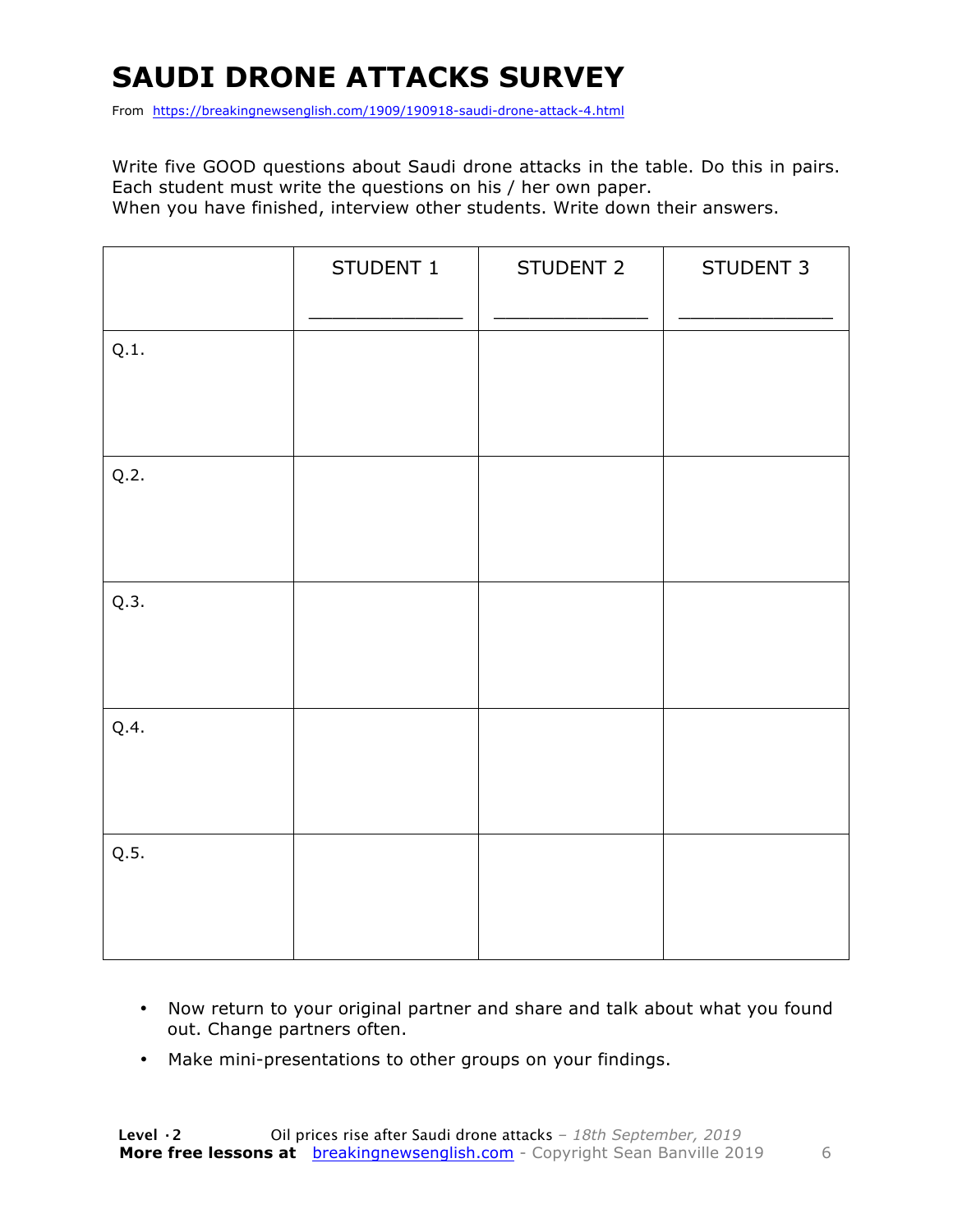#### **WRITE QUESTIONS & ASK YOUR PARTNER(S)**

Student A: Do not show these to your speaking partner(s).

*Oil prices rise after Saudi drone attacks – 18th September, 2019* More free lessons at breakingnewsenglish.com

#### **WRITE QUESTIONS & ASK YOUR PARTNER(S)**

-----------------------------------------------------------------------------

Student B: Do not show these to your speaking partner(s).

| a) |  |  |
|----|--|--|
| b) |  |  |
| c) |  |  |
| d) |  |  |
| e) |  |  |
| f) |  |  |
|    |  |  |